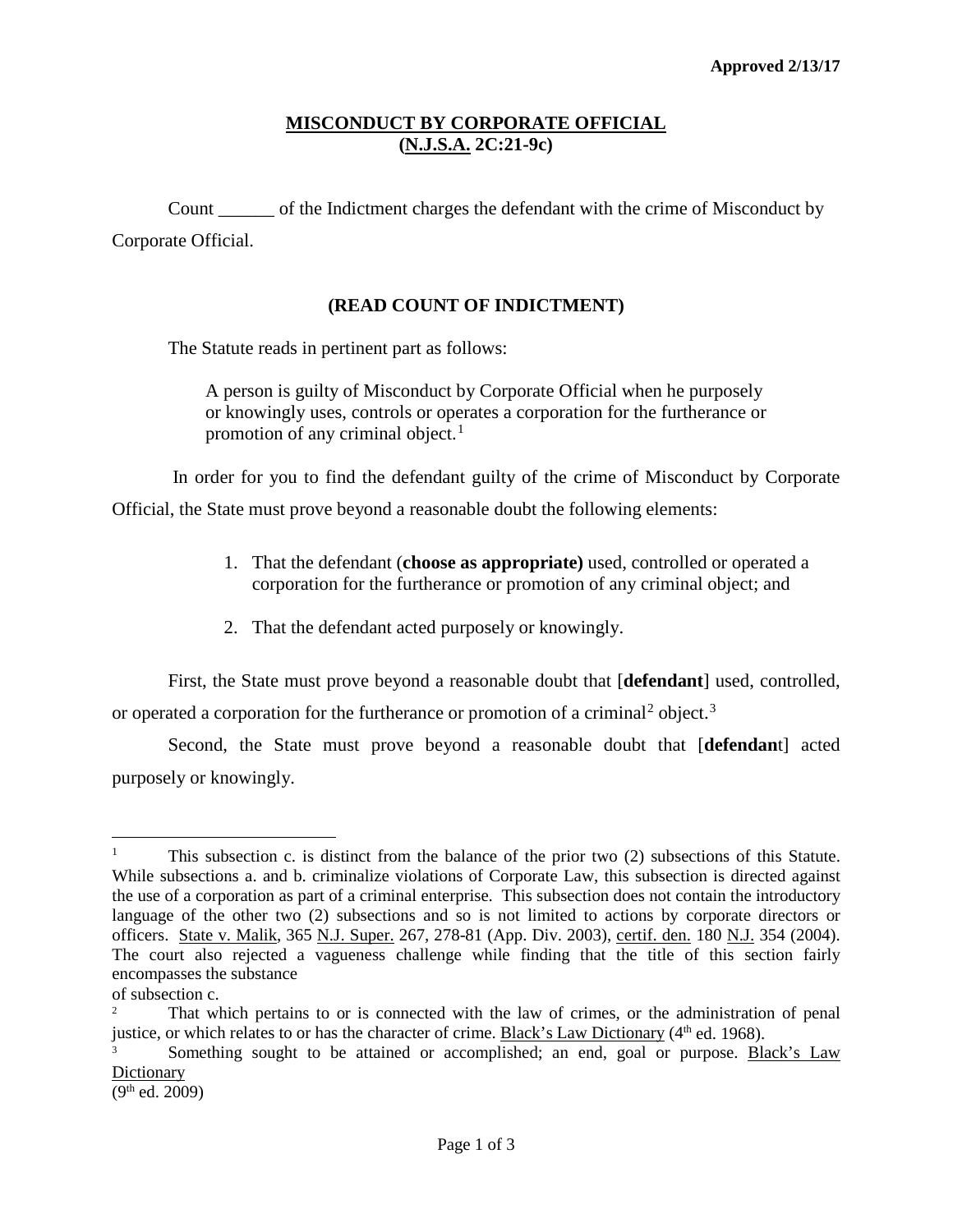## **Misconduct by Corporate Official N.J.S.A. 2C:21-9c**

A person acts purposely with respect to the nature of his/her conduct or a result thereof if it is his/her conscious object to engage in conduct of that nature or to cause such a result. A person acts purposely with respect to attendant circumstances if he/she is aware of such circumstances or he/she believes or hopes that they exist.

A person acts knowingly when he/she is aware that it is practically certain that his/her conduct will cause furtherance or promotion of any criminal object. A person acts knowingly with respect to the nature of his/her conduct or the attended circumstances if he/she is aware that his/her conduct is of that nature, or that such circumstances exist or he/she is aware of the high probability of their existence. A person acts knowingly as to the result of his/her conduct if he/she is aware that it is practically certain that his/her conduct will cause such result. "Knowing," "with knowledge," or equivalent terms have the same meaning.

 Knowing and purpose are conditions of the mind. They cannot be seen. They can only be determined by inference from the defendant's conduct, words or acts. A state of mind is rarely susceptible of direct proof but must ordinarily be inferred from the facts. Therefore, it is not necessary that the State produce witnesses to testify that an accused said that he/she had a certain state of mind when he/she did a particular thing. It is within your power to find that such proof has been furnished beyond a reasonable doubt by inference which may arise from the nature of his/her acts and conduct and from all he/she said and did at a particular time and place and from all surrounding circumstances established by the evidence.

"Corporation" is an entity having authority under law to act as a single person distinct from the shareholders who own it and having rights to issue stock and exist indefinitely; a group or successor of persons established in accordance with legal rules into a legal or juristic person that has a legal personality distinct from the natural persons who make it up, exists indefinitely apart from them, and has the legal powers that its constitution gives it.<sup>[4](#page-1-0)</sup>

If you find the State has proven all the above elements beyond a reasonable doubt, then you must find the defendant guilty of the crime charged. If, however, you find the State has failed to prove any of the elements of the crime beyond a reasonable doubt you must then find the Defendant not guilty.

 $\frac{1}{4}$ 

<span id="page-1-0"></span><sup>&</sup>lt;sup>4</sup> Black's Law Dictionary (9<sup>th</sup> ed. 2009); for additional reference, see also N.J.S.A. 14A:1-2.1(g).